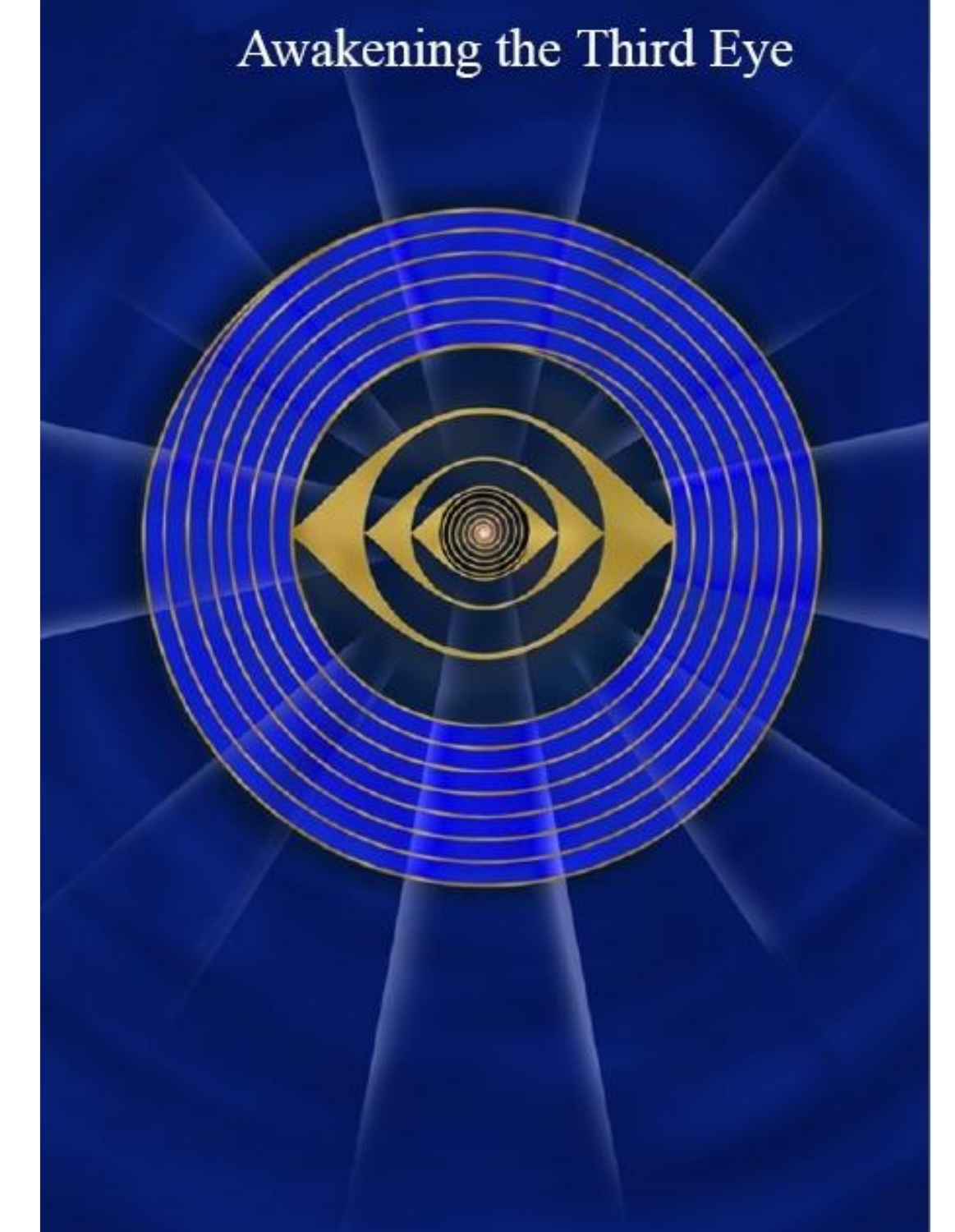## **RE-AWAKENING THE THIRD EYE**

## **Introduction**

The Third Eye is the **sixth chakra**, centred in the forehead just above the eyebrows. As you know, this is a **powerful centre**, that when open gives the person great clarity, perception, intuition, **clairvoyance,** "seeing the unseen" and **higher mental** capabilities.

This area is **not usually very active** until the person has reached a certain level of consciousness; integrity, responsibility, love, compassion…Working on this chakra will also affect the other chakras.

Towards the end of the **Atlantean Period**, when the knowledge and technologies were being misused by the Black Atlanteans, many people had their third eye chakra closed by the High Priestess. This was to prevent their being destroyed or experimented on by the Black Atlanteans. As it was a **psychic war** between the White (good) Altanteans and the Black (evil) Atlanteans, having your Third Eye open meant that you were vulnerable to attack.. At that time, all the Atlanteans were clairvoyant with strong Third Eye chakras.

What we will see during the **next 2000 years** is the resurgence of the power and knowledge we once had in the ancient days As we know, we are moving into a new energy, a new consciousness, this is the **Aquarian** Age – which brings new technologies, understanding the correct use of energy, the higher mind, big picture, genetics, humanitarianism, with the kundalini rising in many people. All this we had, and more, in Atlantis, but for most people that consciousness was wiped away as we started again after the destruction and cleansing of the Flood.

Our clairvoyant abilities were gone also, (on hold, really) while we developed other things, such as THINKING FOR OURSELVES. So now as we slowly move into the Aquarian energy, those who can to some extent master their mind power and think for themselves, will be driven to reawaken their Third Eye and also develop again their Higher Mind – it's a very electrical energy – we will need a quick electrical mind, that is capable of original thought.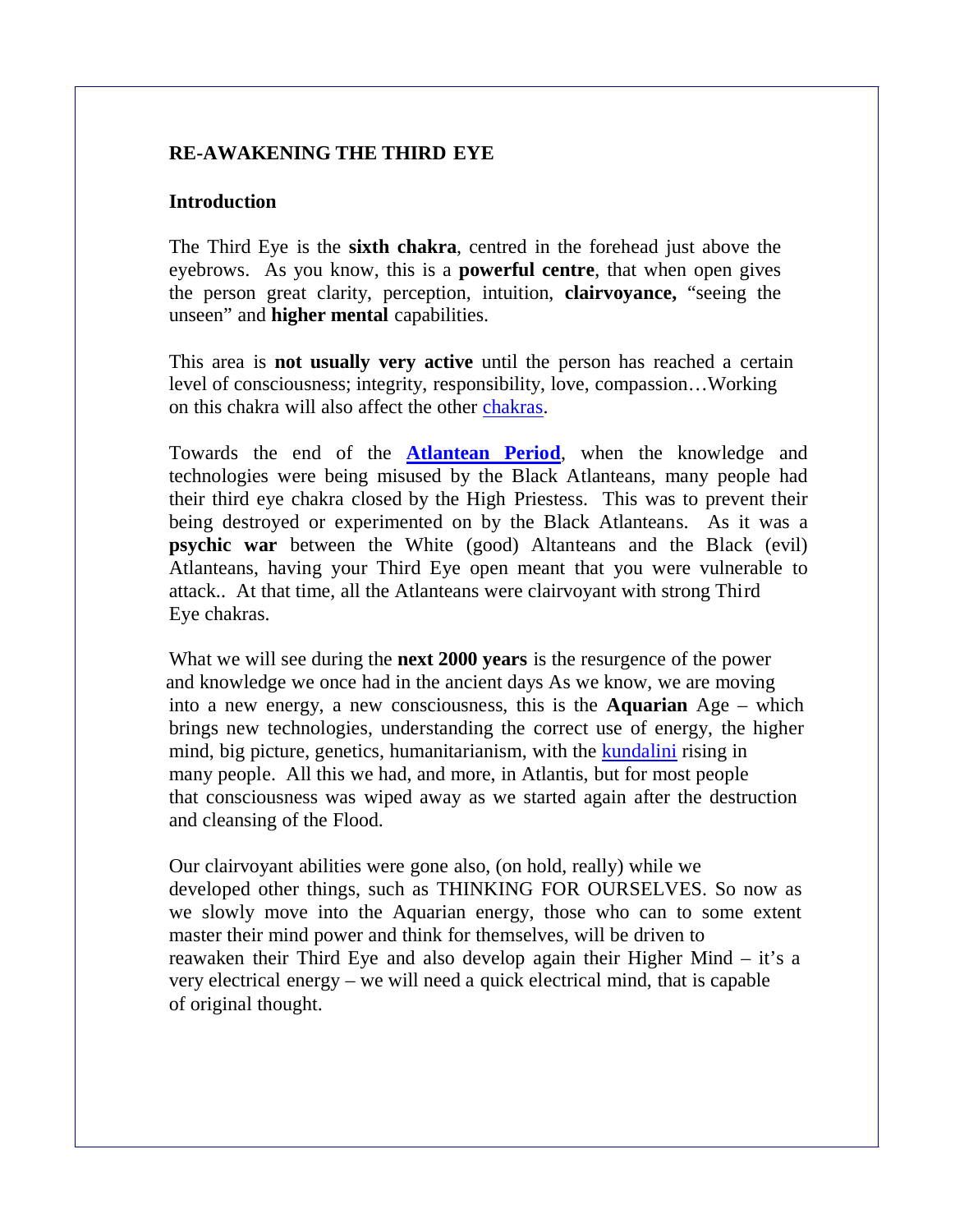## **Etheric/Third Eye Opening**

The etheric body is the highest or finest form of the physical, and although a light body, it can be seen quite easily. The etheric body is the life force (chi) – everything that is alive has an etheric body. So minerals or stones, do not have an etheric body, but plants, animals and humans do. Anything that has a life force flowing through it has an etheric body.

The etheric body is also the template upon which the flesh is built, so we have etheric organs, etheric arms – this is why if we lose a limb we can still feel it there, because the etheric template of the arm is still there. One day we will be able to regrow the arm or leg.

Generally, the etheric body extends out past the physical body and into the aura only a few centimetres, except around the head where it is larger. In the ancient days, our etheric bodies were much larger and softer, and around our heads the etheric would extend out like a horse's head. This meant that the ancient people were much more clairvoyant, and were able to receive impressions, images and knowing through their larger, soft etheric energies.

So to be clairvoyant, not only do we have to have sustained energies flowing through the open third eye chakra, but we also need to have a larger, softer, more malleable etheric body. For it is through the etheric body that we are able to receive the pictures and impressions from afar, and through the open Third Eye bring them to consciousness.

From this year, and over the next seven years, the etheric body will be replenished by the spiritual forces, the new waves of divine light hitting our galaxy. This will make the etheric body softer, more flexible and malleable, and rapidly expand – so your etheric body will become stronger and larger, as will all etheric substance, whether it is the etheric body of a plant, animal or the ethereal worlds.

It will be purified. The more work you have done in the past to help dissolve the emotional dross, and leave behind your more rigid ways, the more your etheric body will respond.

So over next seven years people will begin to find and develop their inner psychic powers as never before - (since Atlantis). We have waited for this a long time.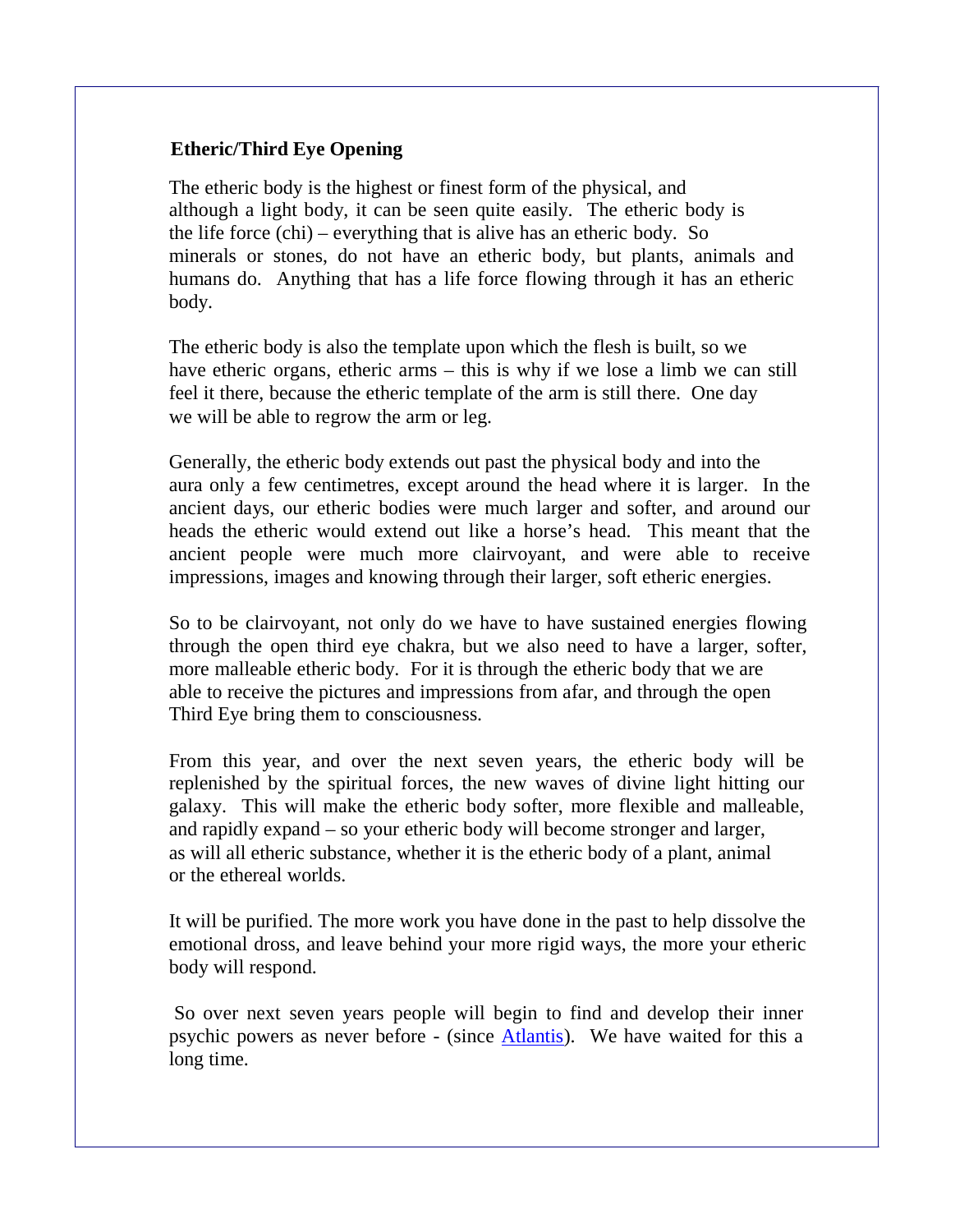This will encourage the kundalini energies to plough through your charkas and "explode" in your head.

There is tremendous electrical and magnetic energies pouring through our bodies over this period of time. The more sensitive you are the more you will feel it. This is good, but can be exhausting. Your dreams will be many, and vivid, and have greater significance from now on. They will become more and more consciously available to you and be seen as a great guidance.

The whole Earth's etheric field will open to receive more spiritual light, particularly at time of eclipses.

With all this new psychic energy around, we need to be aware of protecting ourselves, especially at the moment, as any new reality means that we are more raw and therefore, more vulnerable to 'attack.'. As the etheric body expands and the third eye receives more knowledge and understanding of the 'unseen', we will also be more receptive to negative energies, more receptive to other people's psychic energy. This can be good and not so good! This is part of our learning. As we develop our third eye again, we must become more vigilant and at times we will need to ask for protection – Archangel Michael and his Blue Lightning Angels will immediately be there protecting you if you call upon them.

We need to support our etheric body to allow it to expand. We can do this easily, by walking in nature, being by the sea, watching sunsets, using candles, flowers, gardening, enjoying live art, theatre or music. Trust the process – it is just beginning, and it is what we have been asking for…the beginning can be more challenging as you change gears, so to speak, since you change your reality.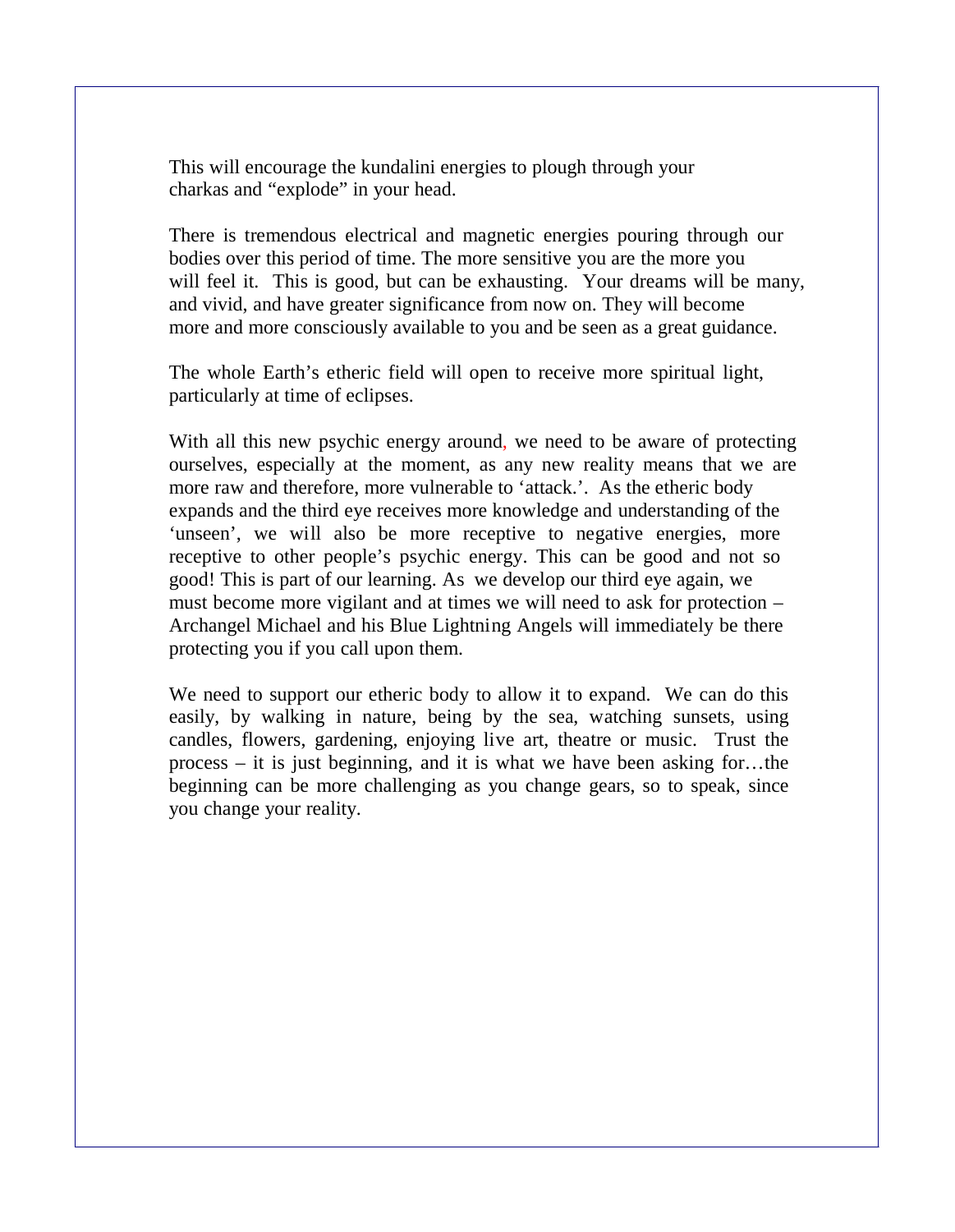## **Warning! Your soul will change direction!**

I am incorporating some of the **ancient ways** of opening the Third eye, and some **new ones** – we must find new ways of doing things – new paths to initiation.

I am sure that you will appreciate that this is **not a game**, and should not be entered into lightly.

Before we start on the actual work, we need to always do the following:

- **Protection** (call on Arch Michael)
- **Clear aura** (use hands, shower, ask that it be cleared)
- **Grounding** (pour your energy into the earth)
- **Etheric** (stimulate the etheric body the larger the etheric, the more clairvoyant, receptive, alive, you are).
- **Light** (candle, clean, quiet sacred space)

The other things you need to bring to this from within yourself are:

- **Centredness**
- **Confidence**
- **Concentration (**ability to focus will open the Third eye)
- **TRUST (distrust** is the biggest hurdle to reopening the Third eye)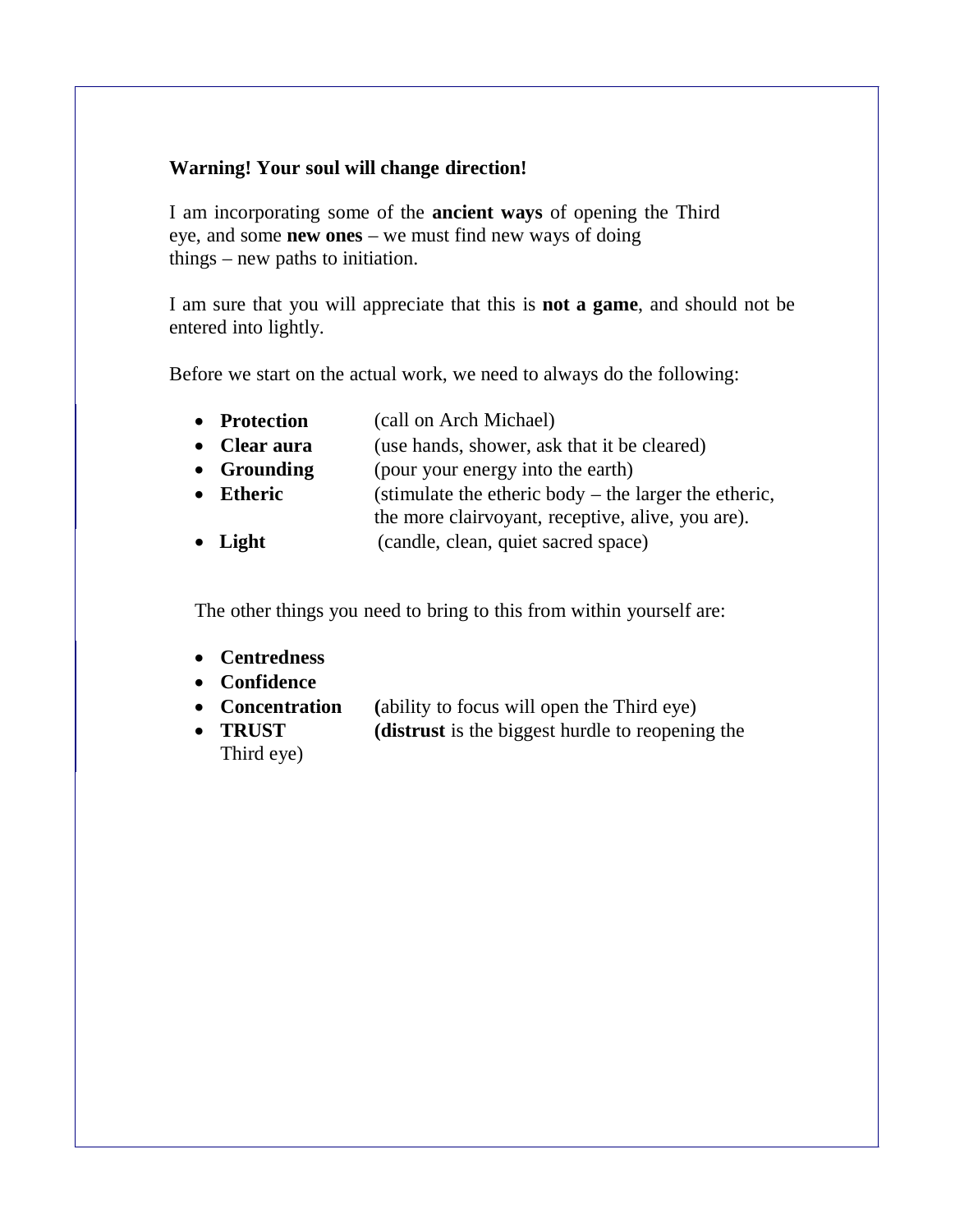#### Ask yourself first: **"Why do I want to awaken my third eye chakra?"**

On a soul level we want this so that we have access to direct experience of the spiritual worlds, the unseen and other dimensions. We want first-hand knowledge. We have to watch our ego when we do this, as this chakra can be misused and become destructive for others as well as for oneself.

Realize that opening the 'vision' of your third eye means that you can see **everything,** not just the lovely things of the higher levels, but you can also see the darkest, most disgusting slime-entities from the lowest levels. This is why you need to have a lot of inner spiritual power and strength. It will not open and stay open if you are not ready for these experiences, so fear not! You are always protected.

The reason we need to do the exercises is that spiritual vision requires  *patient* building of **the third eye chakra,** a vortex of energy that goes from the front of the third eye (between the eyebrows) through the head and out at the back of the head. (See Diagram 6)

Doing any of these exercises will take you on a **new journey** that will ultimately give you a greater vision of **Self. Any** movement in the energy of the third eye will greatly enhance this process, enabling you to see life from a higher consciousness, instead of from your usual mental consciousness.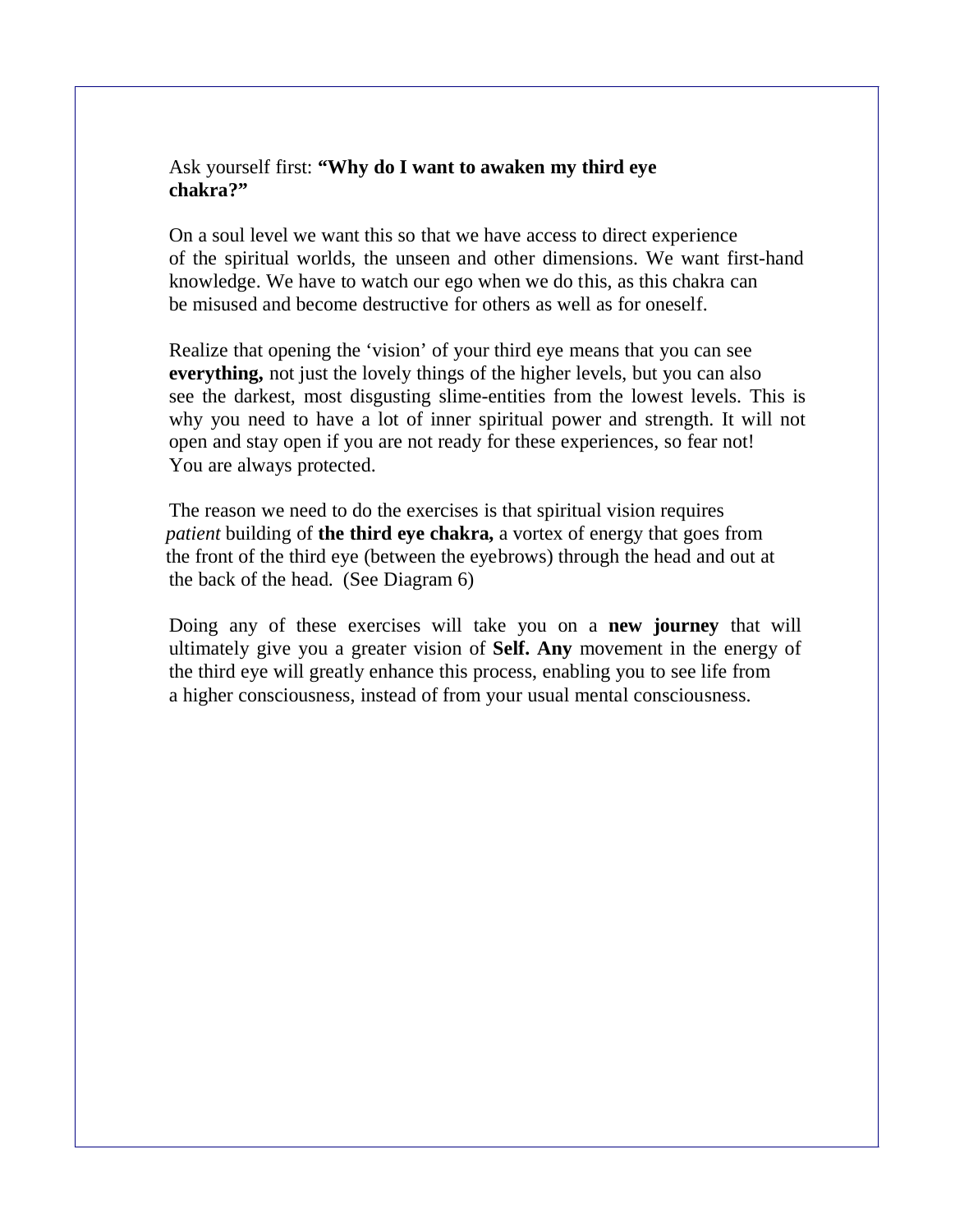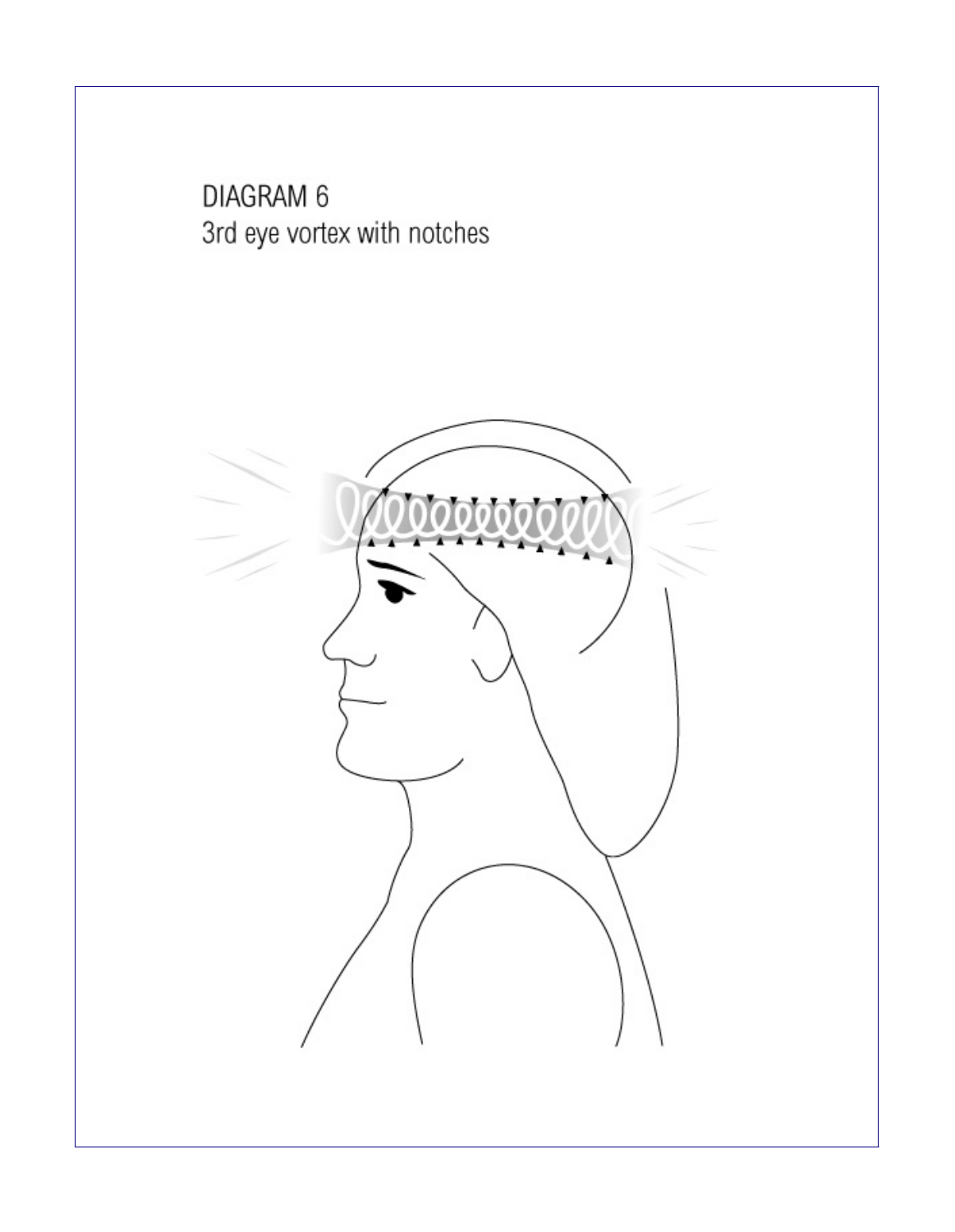The above diagram shows the third eye spiritual vortex of energy, going from the front to the back of the head. You will notice that along the vortex are **notches,** or points on the way; these indicate your psychic development so far, and can also show 'psychic wounding' from other lives. You may have been trained in different eastern or western esoteric traditions during the past few thousand years, each of which has opened your third eye to a certain notch. Your third eye may be open to that point now, or, if not, will through these exercises open easily to that point. The exercises and **use of the third eye symbol** will also eventually move it on a notch or two.

In rare instances, the back part of the third eye chakra (at the back of head) is more developed than the front part. This is due to certain training, usually in the Eleusinian Mysteries and Temples. People with this distinction will have different perceptual gifts, and can be quite dreamy and ungrounded, until the front and back are more balanced. They find it easier to look through the back part of the third eye, which is fine. Having the back part of the chakra open gives this person tremendous protection from attack and enables them to go to places that others cannot go, or are not allowed to go, because of the danger from attack.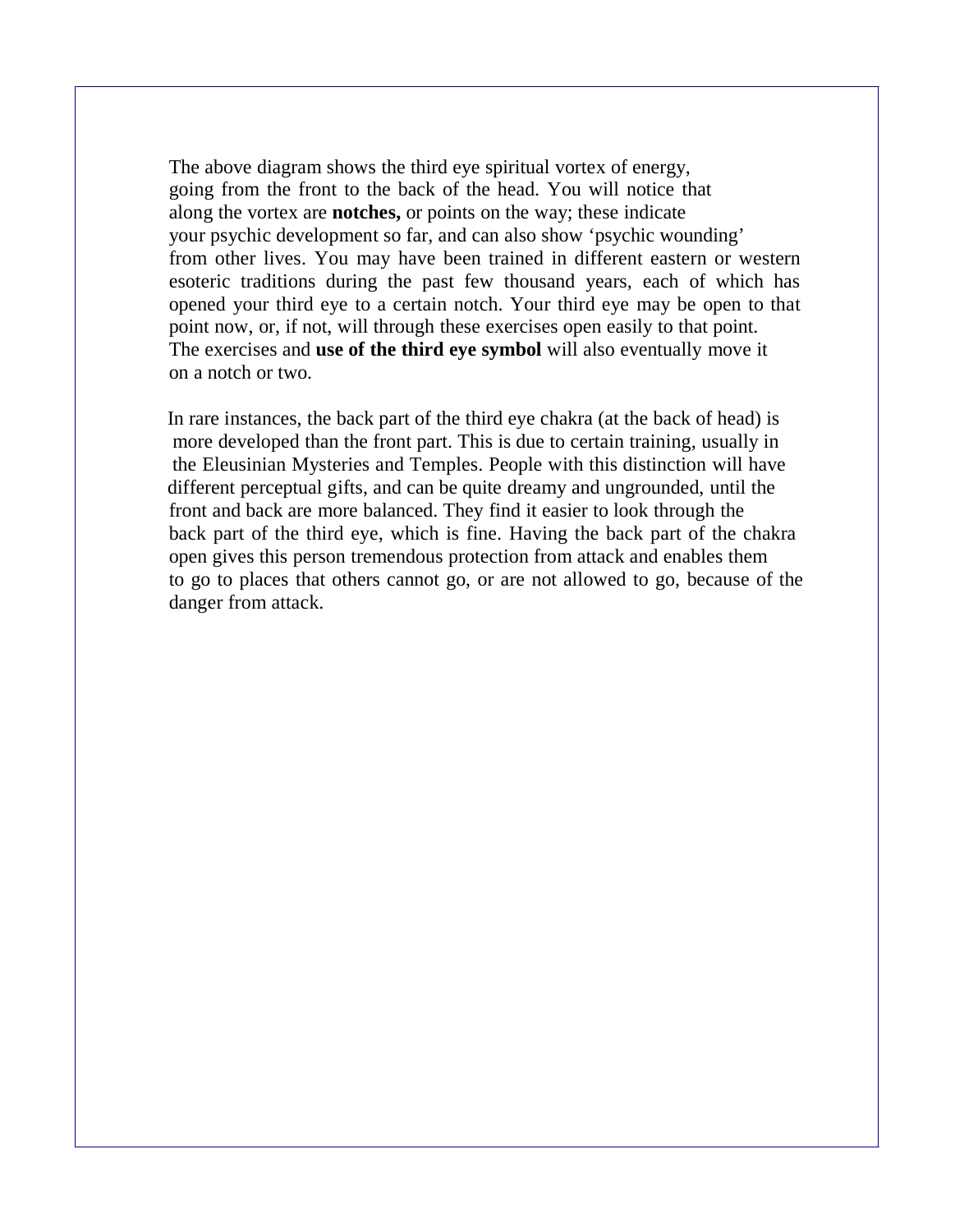# **Third Eye Exercises**

Before starting, some basic advice:

- Do not force, or try too hard. Just be **AWARE.** If you are trying or forcing then you are coming from your ordinary mind: allow, flow. **Try not to try**!
- Do not visualize or imagine, let it come to you.
- Trust your experience.
- Don't always analyse during an experience.
- **•** Persist.

## **Light**

Light a candle, in a clear clean space, where there is quiet. Wear comfortable clothes, and have NO WATCH, clock or electrical appliances in your aura.

## **Protection**

For your protection, call on Archangel Michael, or use Light, or anything else that works for you.

## **Grounding**

Earth Meditation – breathe into your second chakra (just below your navel) for one minute, then send your energy down through your body into the core of earth. On the next IN breath, breathe the energy of Mother Earth up into your body and aura. On the next OUT breath, pour your energy down like a laser beam into the centre of the earth, connecting with its red core. On the next breath IN, draw the earth energy up again into your body. Repeat this until you feel energised, peaceful and grounded.

You can of course use other methods – as long as they work for you!

## **Etheric Expansion**

The larger and more energetic your etheric body (life force) is, the more clairvoyant you are.

Easy ways to stimulate the etheric flow in yourself include the following:

- Shake your hands, or rub them together, or
- Wash your hands, or
- Laugh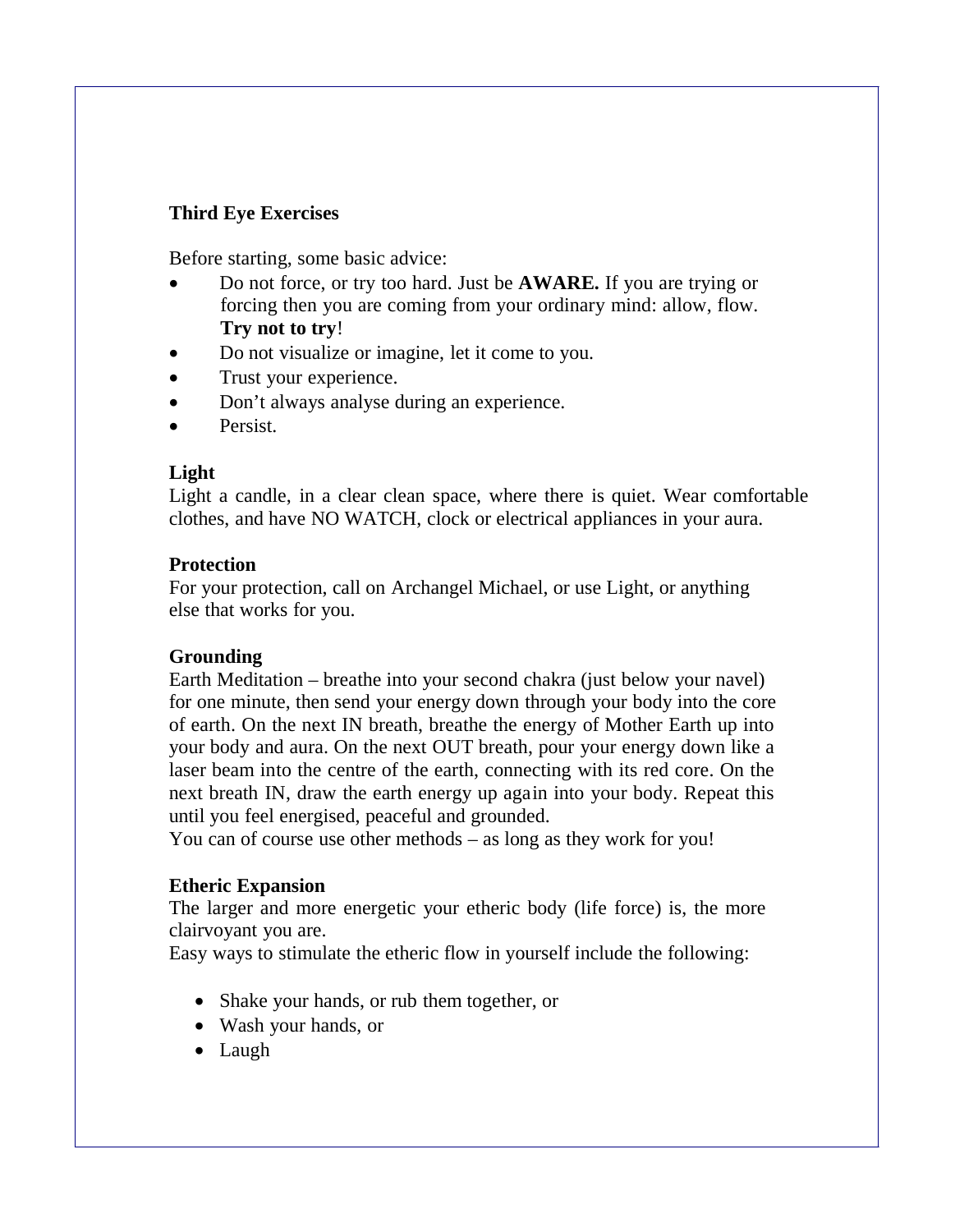#### **Master Oil**

Place Master Oil on your third eye area. (Ascended Masters St Germain, Pallas Athene or the Radiant One Master Oil are preferable, and can be purchased from w[ww.spiritualhealingpower.com :](www.spiritualhealingpower.com) These oils open you to the vibration of these higher beings and have a profound effect upon your aura and your chakras.

#### **Exercise 1: Balancing Brain**

People who are truly clairvoyant, and have their third eye open, have their right and left brain hemispheres working equally well and balanced (which is rare).

This exercise not only balances both sides of the brain, it also opens the third eye – it is good to do before sleep – as one often falls asleep during it!

Notice your natural breathing through the nostrils; as you inhale, **visualize** energy or light (white, blue, violet, or gold) flowing up your *right* nostril to the third eye. As you exhale, imagine the coloured energy flowing from the third eye down out of your *left* nostril.

Reverse this, so the incoming breath (and coloured energy) is inhaled through the *left* nostril to the third eye point, and exhaled through the right nostril – at this point say 'TEN'. You have completed one cycle. Continue till you reach 'ONE'. Do this twice. If you fall asleep, on waking continue where you left off, or start again. Do this once a day.

\*\*\*The important thing to do so that this exercise works is to be able to switch from visualizing to counting and back again. Persist!

#### **Exercise 2: Humming**

With your eyes closed and your back straight, become aware of your throat; start humming a continuous 'hum' which makes your throat vibrate. Note that is not like the usual humming which is felt in your head or your nose. Use this in the following exercise.

#### **Exercise 3: EEEEEE**

Put the four fingers of each hand over your eyes, thumbs on ears, and hum for one minute.

Then chant eeeeeeee (as in *ea*sy) keeping your awareness in the third eye area for one minute and then recommence the humming whilst rubbing your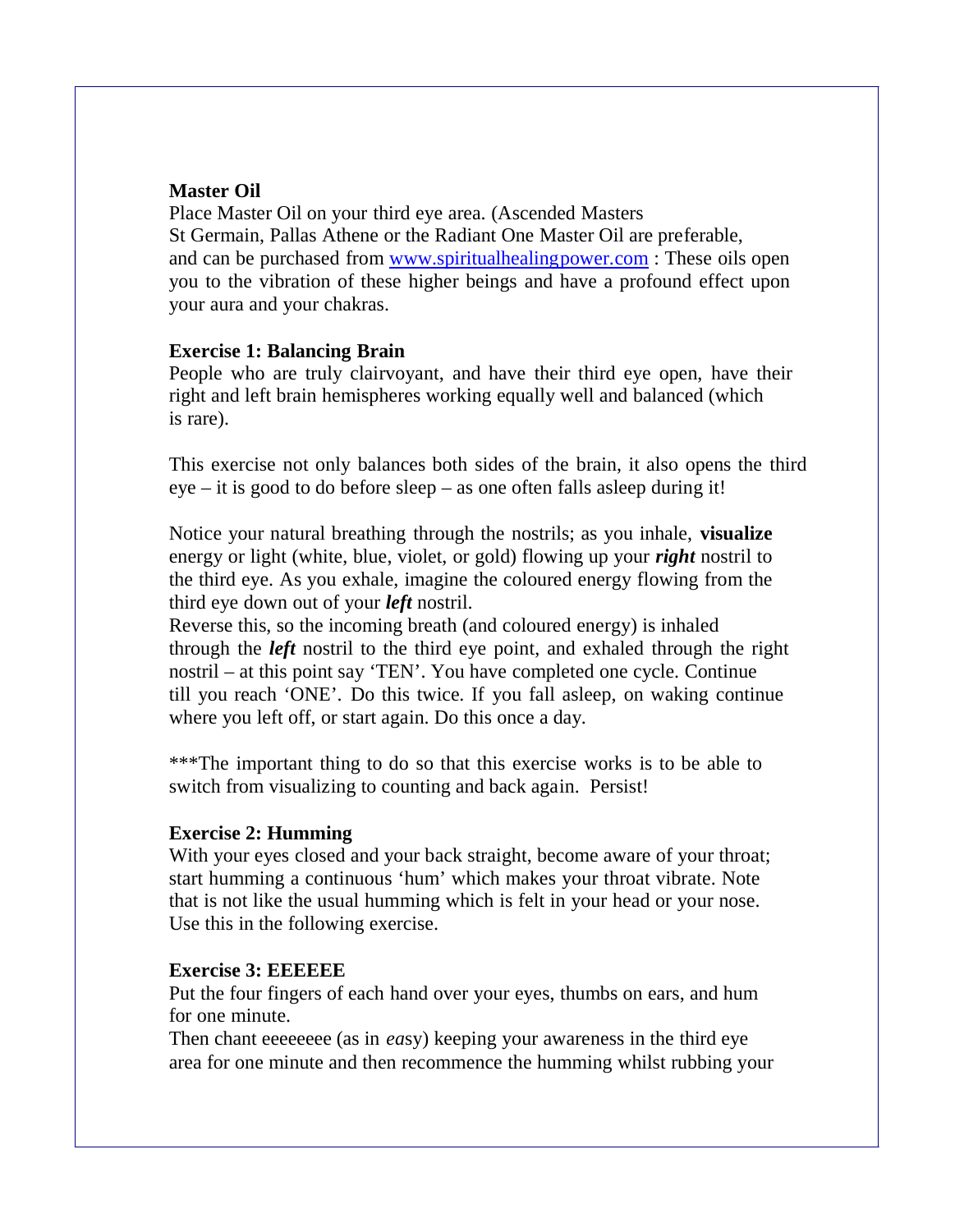third eye chakra with two index fingers of one hand (with a back and forward motion).

Repeat the cycle once each day.

## **Exercise 4: Working with the Third Eye symbol**

It is *highly recommended* that you work with the Third Eye symbol attached.

Symbols are the language of the soul. Before the spoken word, we communicated through colour, pictures, images and symbols. This is how the spiritual worlds communicate between themselves.

A symbol always has many layers of meaning contained within it, that reach far beyond the literal, logical, or rational interpretation. They also have an energetic value and act in your physical and light bodies in accordance with your vibration.

Symbols, like any language, are portals or doorways, between this threedimensional reality and other worlds. They create a connection through which the divine forces can work, as with the symbol of the Christian Cross or the flag of one's country.

New symbols are needed to help bring in the new, whether it's a new business, which we call a logo, or a new concept or a New Age. Originally, the symbol would have been birthed from a pure spiritual being, through pure thought and pure love, and then projected out, or imprinted upon those who were able to receive it.

Symbols bypass the logical-rational part of your brain (left brain) and connect to the instinctive, intuitive, feeling part of the brain (right brain). Symbols are a paradox that the logical mind (left brain) cannot understand: you need to use your soul to access the wisdom they contain.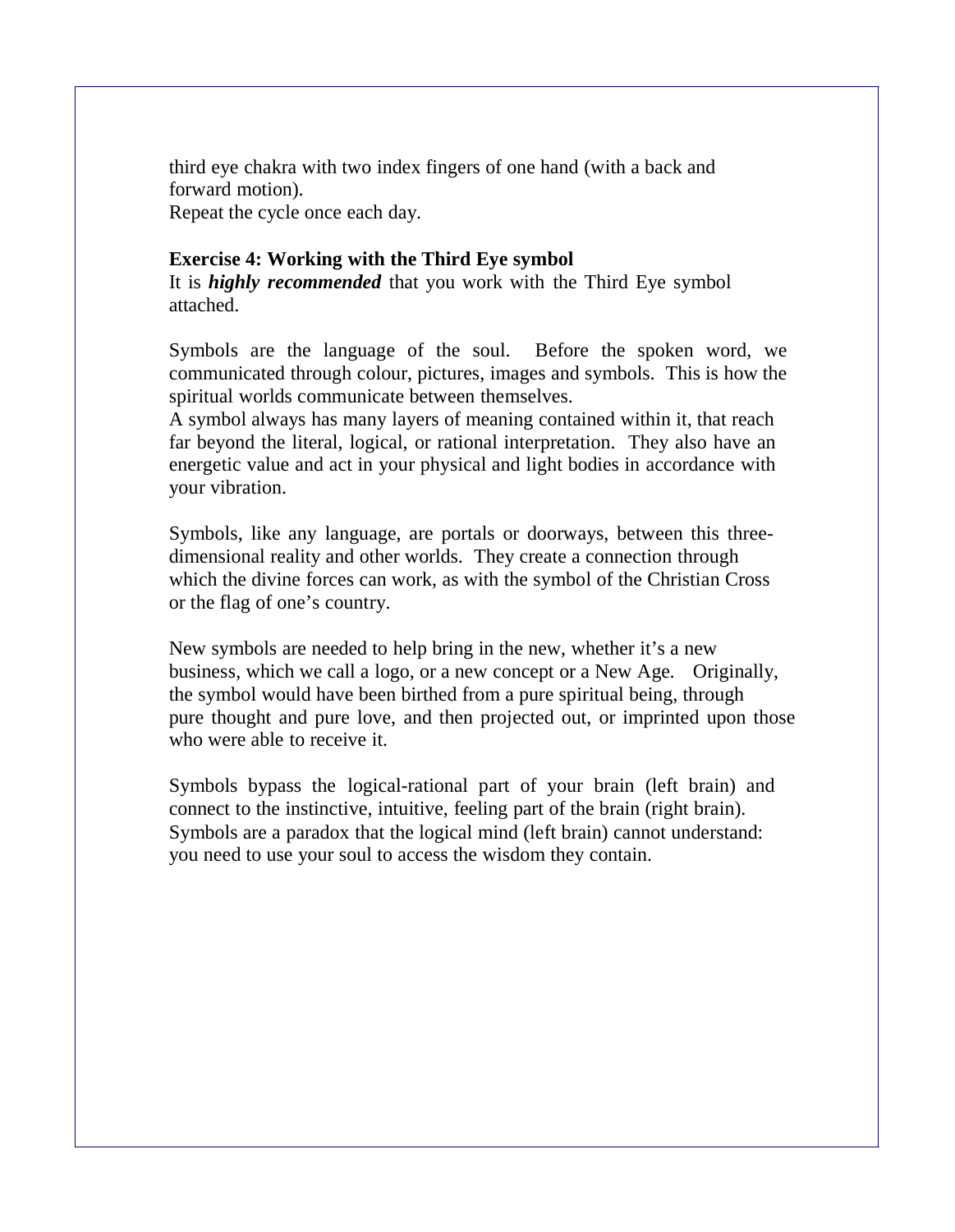#### **How to use the symbol:**

- Sit before the **symbol**, let yourself feel the energy it gives out.
- Defocus your eyes and gaze at the symbol, as if you are looking through it: try not to blink, and let yourself merge with the energy of that particular symbol. Start by concentrating on the centre of the symbol and very slowly expand your vision out to include the whole symbol.



- Let the energy of the symbol (which is a portal for the unseen spiritual energies) balance and transform your Third Eye.
- To finish, let your eyes go back to the centre of the symbol, close your eyes, and gently place your hands over your eyes. (You can rest your eyes at any time during the procedure, by closing them.)

#### **Exercise 5: Camera Lens**

This exercise works well after you have been working with the third eye symbol. Put your awareness into your brow area, and 'breathe into' the third eye, as it were. When you feel more conscious of this area, 'see' the third eye open up like a camera lens. Move your 'camera lens' around the room, and then practice seeing at a distance, maybe a distant country, etc. (*there are suggested exercises for 'viewing' at the end of these notes).* When you want to finish doing this exercise, visualise the shutters of the 'camera lens' closing up again.

#### **Exercise 6: Notches**

Have a sense of your third eye pulsing and opening at the front of your head. Now you are going to move through the spinning vortex of energy from the front through the back part of the chakra. You are doing this on an energy level, moving through your auric body. See or feel where your 'notches' are: how many are there? How far along can you reach? Is it easier opening the chakra from the back of the head than the front?

This exercise will show you where you are at, (or not!) in the sense of your open third eye – you can do this again when you have done some work on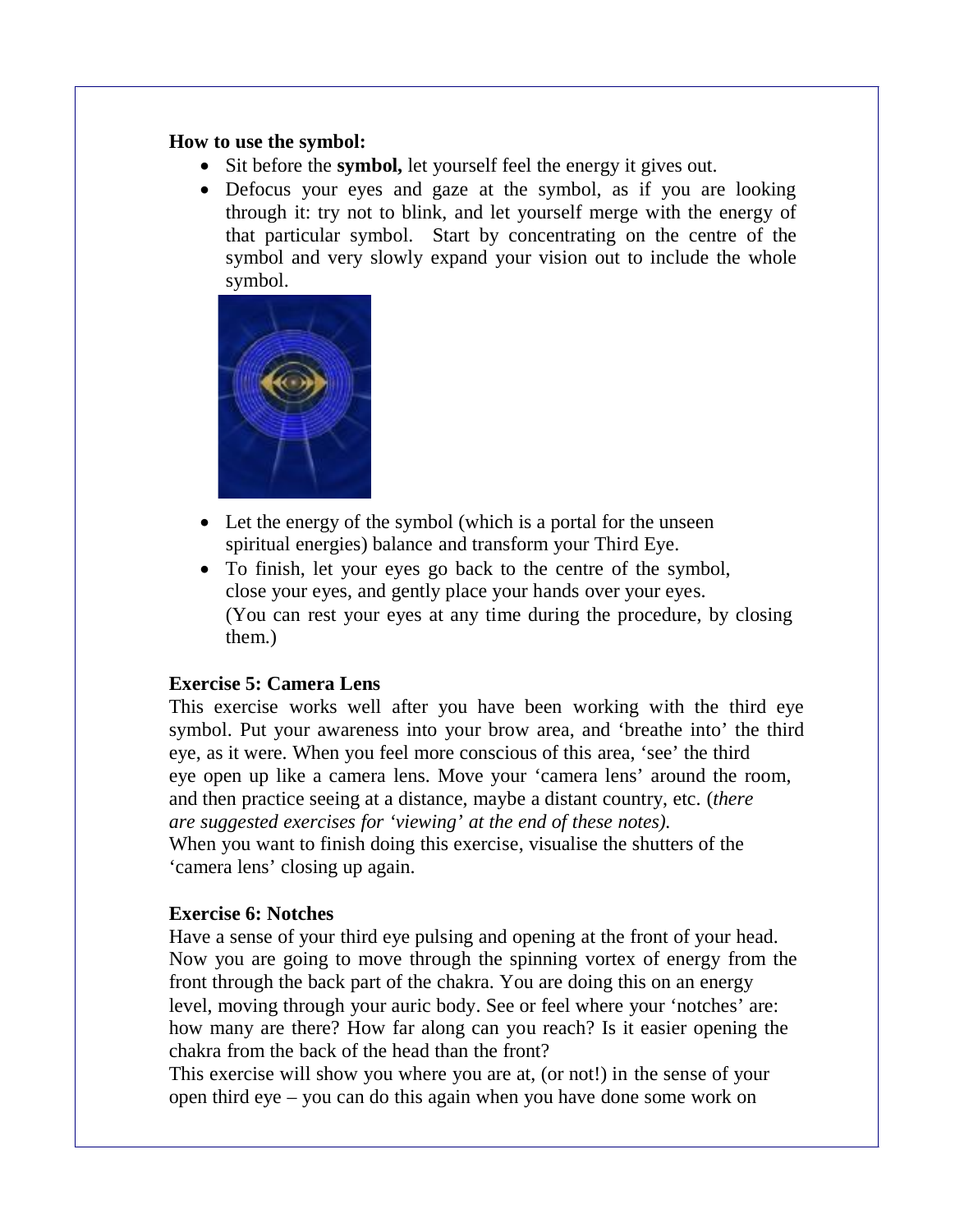your third eye and see if anything has changed.

After any of the exercises, place your two hands over your eyes for as long as you like. This will help soothe and ease the eyes – feel the warmth of your hands on your eyes.

Let the experiences work on you, rather than trying to analyse them. Occasionally, in the middle of an experience, you may suddenly retract to normal physical 'seeing', as if the expansion of the third eye is enough. Just relax, and go into it again if you want to. Notice if there is anything in particular that triggers the retraction each time.

## **Possible physical effects: You may experience some of the following physical sensations.**

**Tingling -** in various parts of body means that there is a re-arrangement of energies, somewhere becoming unblocked, or a new area is being stimulated.

**Twitches** – are the releasing of energy.

**Dizziness** – indicates an expanded consciousness, awareness of a new reality.

**Pressure** – on the forehead – indicates that energy is being poured into the area to create the new organ of the third eye.

**Heat** – is a sign of awakening.

**Dullness or inertia** – is common after a clear experience of consciousness (clarity or revelation). It is normal to feel inert and unclear for a while.

REMEMBER to keep very grounded, drink lots of pure water, and eat!

*DO NOT OVERWORK THE AREA!*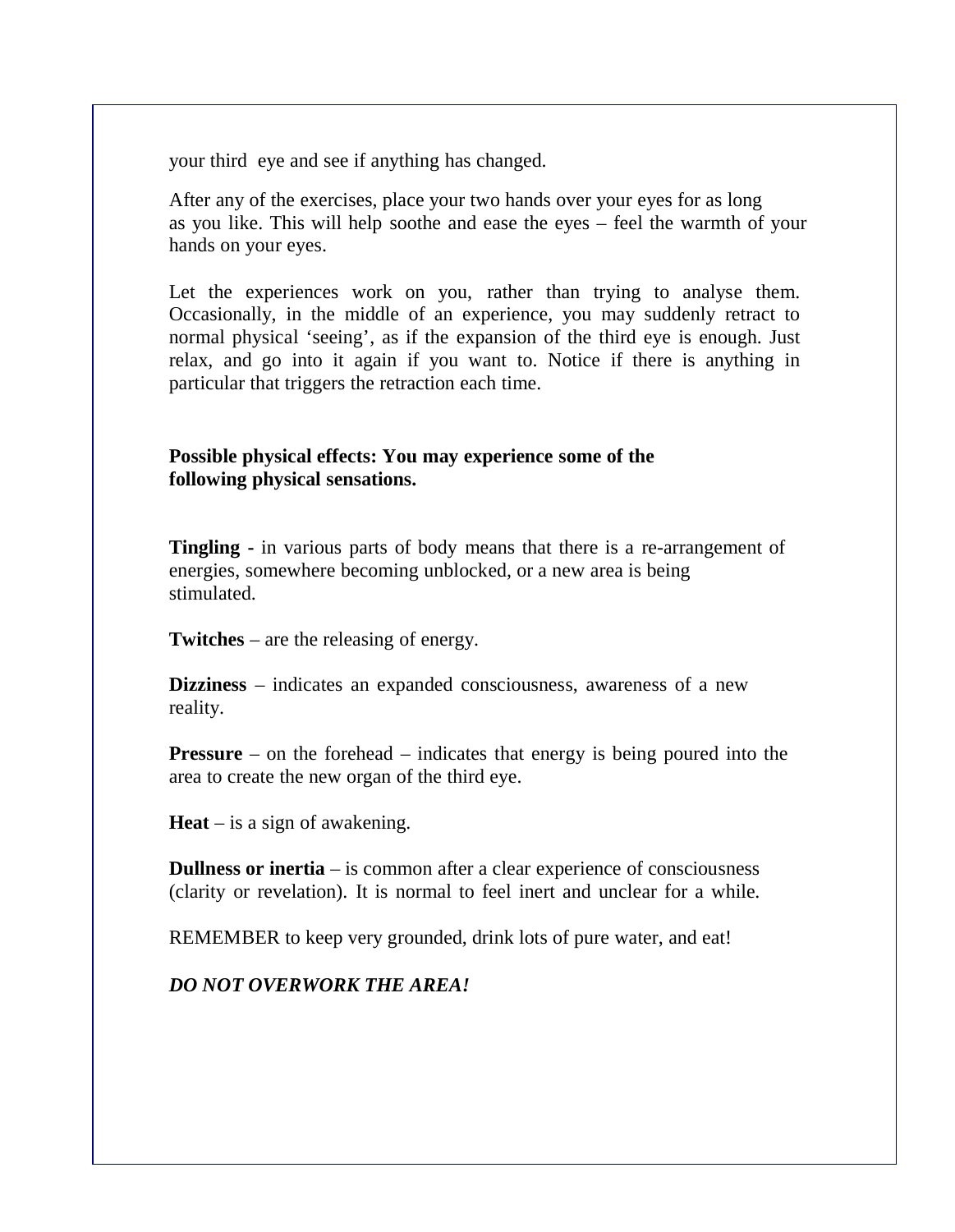#### **Awareness**

Once your seeing has evolved more, you operate in a different way. You tune into an object or person, your seeing-ness 'switches on' and you 'see'. It does not matter whether the person or object is in front of you or on the other side of the galaxy. Sometimes, you can 'see' a person or thing better with your eyes closed, especially if they are in front of you.

You are not looking at the person or object with your mind, as you do with your ordinary consciousness, so there is no criticism or judgment there, (*judging others will mean that your third eye remains closed forever*). The mind has become silent and you are seeing from a much deeper and truer layer of yourself.

Be constantly vigilant. The work you do now will be for all your future incarnations. It will affect your nerves and glands that relate to the third eye (pineal/pituitary) even on a physical level; this affects your life, your future, and brings you peace of mind.

If you get overwhelmed by what you receive, which easily happens, **open your eyes**, bring your awareness back to your feet and breathe there. Ground yourself. You have to be master of this, and not be swept away by it.

Warning!! Do not overwork this area – the third eye chakra – you will get headaches or pain in the brow area. Slowly, slowly…

It may happen as you open the Third Eye that you go through a phase when you suddenly experience very strong vibrations and pulsing in this eye area. This is often when your spiritual helpers are pouring energy into your new structure. It is intense, and there can be vibrant colours also. It can feel as if there is so much inner light that even with your physical eyes closed it's as if the sun is shining. Sleeplessness can occur for a short time.

This is a process; focus on the heart. Enjoy it – don't worry, even if you don't get much normal sleep you will feel energized and not tired, even high. The process will stop by itself at some time.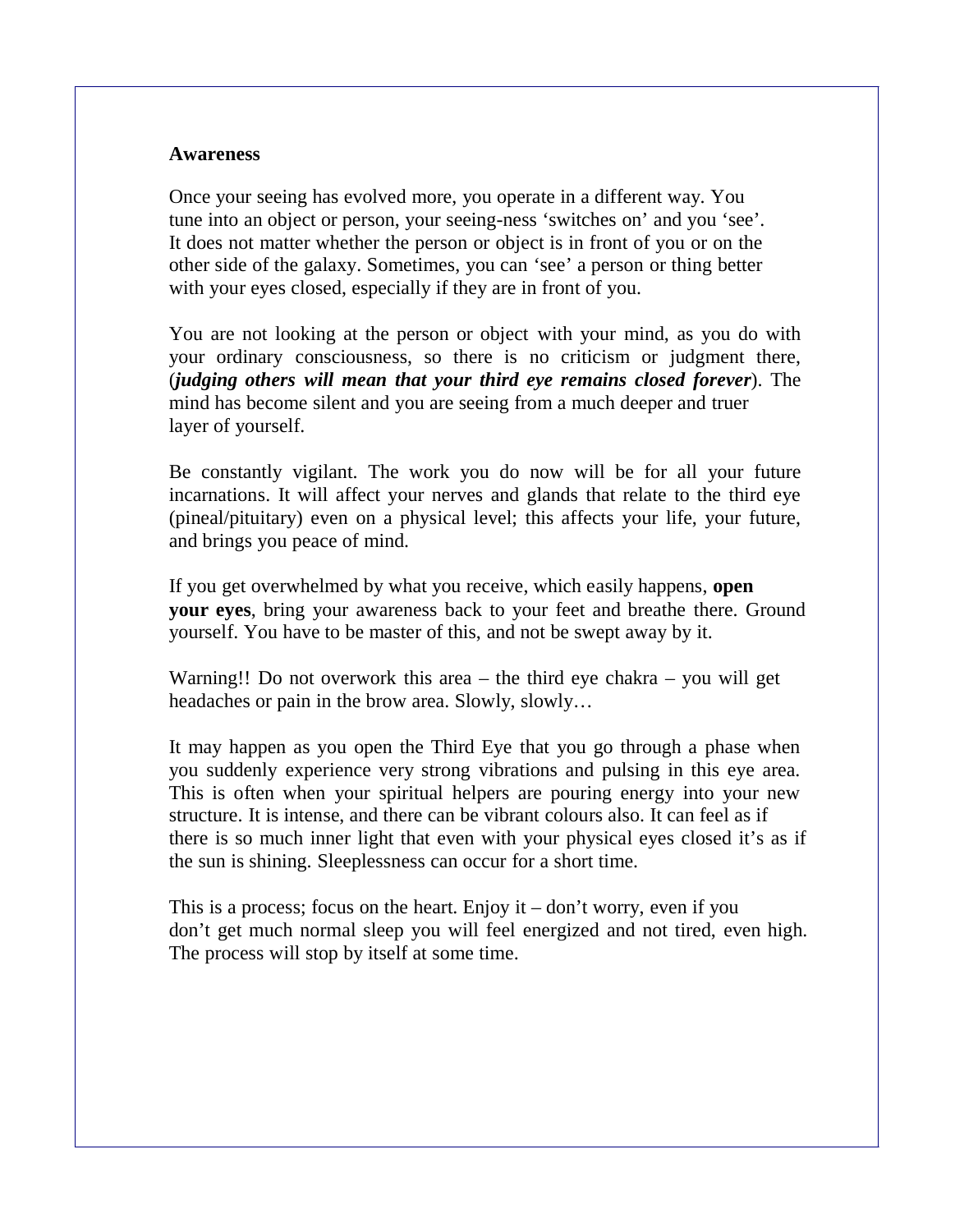The re-awakening of the third eye chakra is part of the new future, helping to bring individuals into the new consciousness, the Christ force – it will gradually and naturally happen over the next few hundred years. Being aware now and doing these simple exercises will facilitate this chakra opening more quickly and effectively for you.

Opening the third eye chakra is to open the Gate of Light within you, as Jesus said:

# **"The Light of the body is the eye; if therefore your Eye be single, your whole body shall be full of Light."** Matthew 6:22

I cannot guarantee anything of course, but I know that if you practise, practise, practise the exercises, and trust, then you will open the Third eye.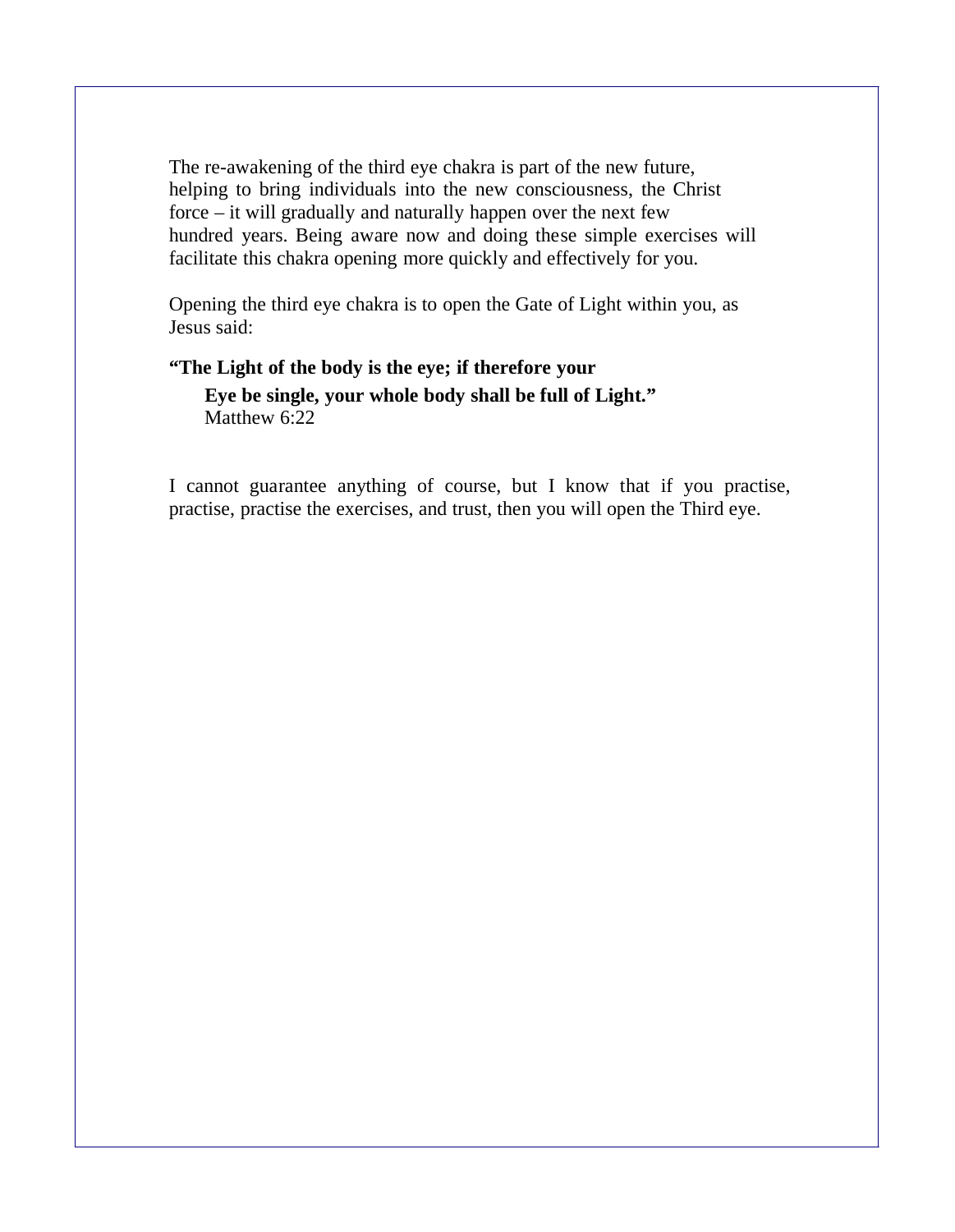#### **Help!**

**Other tools to help re-awaken your Third Eye - Choose any or all of these simple tools to help open and balance your chakra. I suggest in particular to bring the colour forcefully into your life for a month.**

- Wear purple, violet.
- Violet flowers around to purify, gain clarity, heal, stimulate and strengthen the third eye.
- Open eyed meditation: the deep blue night sky and stars. This opens the mind and the third eye to the boundless expanse of all manifestation. It gives you a sense of subtler planes beyond the stars — infinite spiritual worlds out there. Let the stars speak to you!
- Music: anything relaxing that invokes feelings of cosmic consciousness, inner soaring.
- Bach is good for harmonizing the third eye.
- Gems: lapis lazuli makes your soul feel safe in the cosmos. It is the priestess stone used in ordinations in ancient Egypt. Stick it on your third eye! It takes the mind inward, stimulates clairvoyance and intuition. Blue sapphire opens the mind to cosmic knowing, transforms the body and soul. It is the bridge between the infinite and the finite.
- Essential oils: the **mint** family dissolves blockages in the third eye and rids the self of old confining thought patterns. **Jasmine** opens us to visions of higher truths, links the third eye with the heart. Other (less powerful) oils are violet, hyacinth, rose geranium.
- Meditation, visualization, ponderings, daydreams are all important for the third eye.
- This month do as much as possible of these activities and *waste time* (without guilt!!)
- Gnana yoga: focus on the Absolute, meditate on God.
- Ascended Masters: St Germain/Pallas Athene/Radiant One **put any of these Master Oils on third eye** area.
- Let go of limited thinking!! Pretend if you have to, but think unlimited, infinite, boundless, and creatively.
- Follow your intuition: it is your best friend. It will lead you to your bliss. Trust it, follow it and go with it. (In-tuition: inner teaching, inside knowing)
- $\bullet$  Tune in take the time to ask the big questions.
- Eat purple foods.
- Defocus your eyes and look at auras (friends/close people)
- Don't overdo it! If it feels tense, painful, then relax and let it be.
- **White cloth** It's much easier to do exercises, especially to see auras, even yours, in a mirror, meditating etc. Natural fibre if possible, 1 x 2metre, doesn't have to be fancy.
- The fabric will build up energy that will PROTECT YOU, and as soon as you put the cloth around you, it will allow you will easily go into the Third eye perceptive state.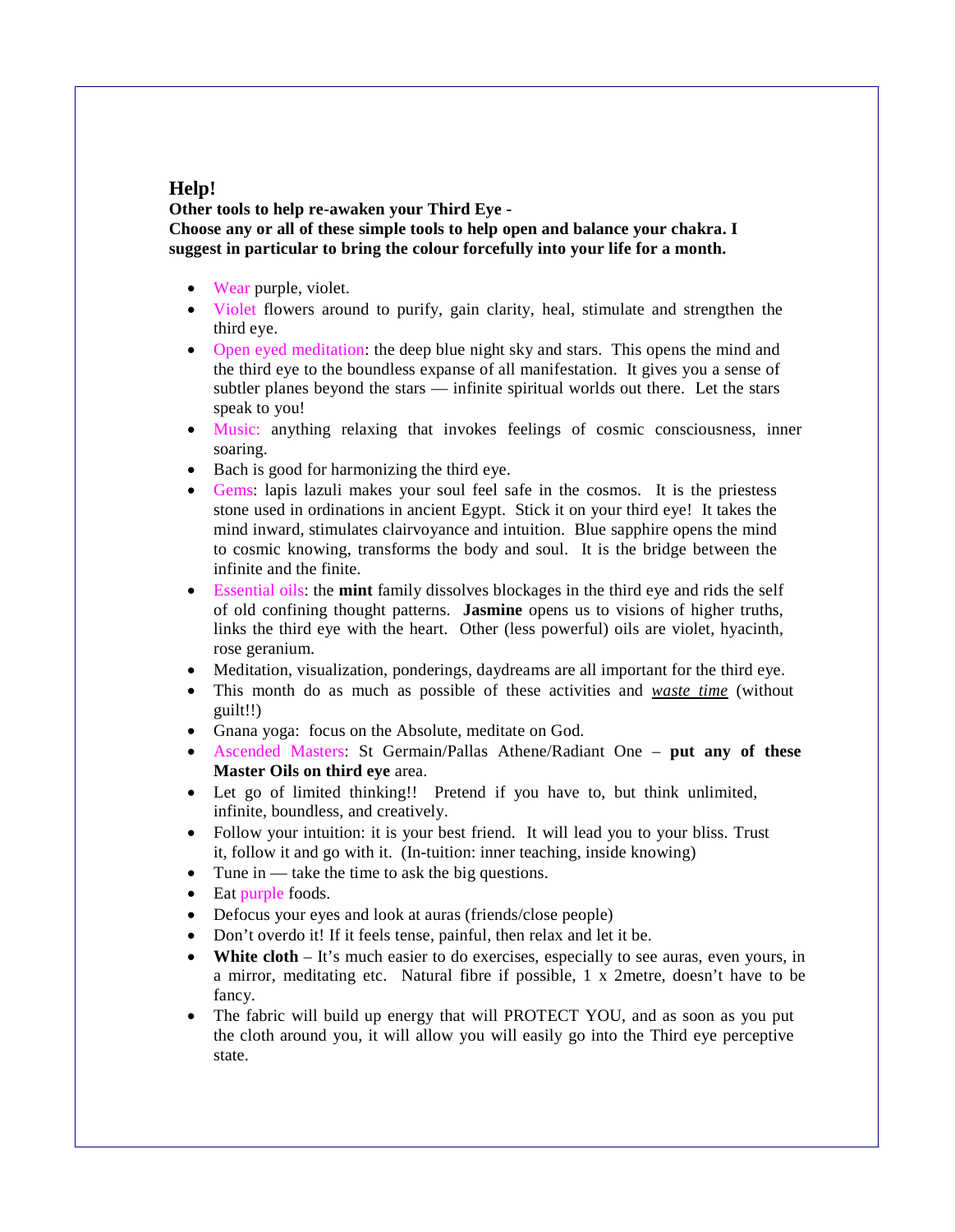**\*\*Do not let anyone else use your cloth.** Robes were originally designed for energy concentration and protection – it's time for a new generation of "**garments for energy"** to be designed.

#### **Suggested Viewing Exercises for the Third Eye**

**MEDITATION** (3<sup>rd</sup> eye):

Close eyes, breathing deeply, humming, open lens of  $3<sup>rd</sup>$  eye. Light pours out and whatever it focuses on will be revealed to you…

**COUNTRY** – See a world globe – let your higher self choose a country…hone in with your third eye beam: see, feel what's going on there…anything unusual? Let it become clear…is this now, or in the future – how far in the future?…close the beam and come back to third eye.

**PAST LIFE** – Again using third eye light, ask for a picture or a 'scene' to come to you from one of your past lives. It may be easier to ask your Higher Self to choose a significant date…say, 1638…look at the picture, feel into it. Do you see anything unusual, where are you? What is your gender, age, what are you doing, how do you feel? Close  $3<sup>rd</sup>$  eye light and come back to self.

**FUTURE** – Choose a date in the future, such as a year away, or maybe five years – using  $3^{rd}$  eye light hone into it – what is the flavour of that year for you? The colour of the year? The flower? Smell? Symbol? Music? What are you to avoid during that year? What are you to do more of?

**MARS** – Put on your cosmic traveling boots and whiz off the earth through space to MARS. Land and look around – how does it look, feel, colour, breath the colour into your body as if you are drinking a fluid colour – how does that feel, does it change your energy? What do you most want to do in this energy? What do you want to avoid?

Oh look, there's a Martian coming towards you. Is he friendly? What does he say to you? He has a gift in his hand for you – what is its significance? Tell him why you are there…say goodbye, in Maritan, of course.

 **VENUS** – Leaping off the surface of Mars in your cosmic traveling boots, you now leap across to the planet Venus. Look around, walk around. How does this feel, look? How does it differ from Mars? What colour is it. Drink it into your body- – how does it change you and your energy? Do you like it? What would you like to do in this energy? – do it.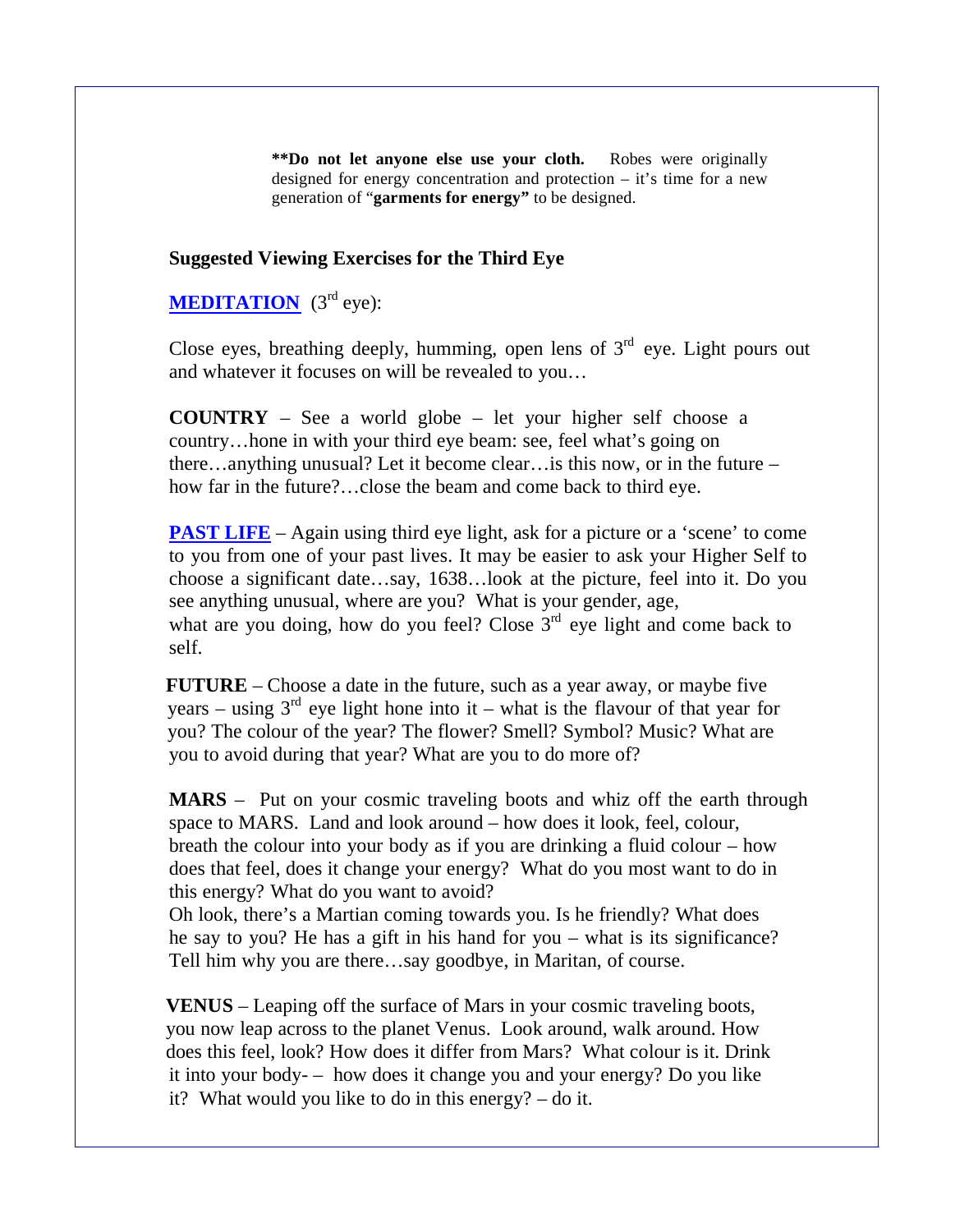Leaping off Venus with your cosmic travelling boots and your third eye intact, come back to our blue planet, Earth … come in through your crown chakra, connecting with  $3<sup>rd</sup>$  eye, throat, heart, solar plexus, sacral, gonads, energy into Earth – breathe into you, being fully earthed, alive, with many gifts from your cosmic journey!!

## **SATURN**

Put your cosmic traveling boots on, leap off our blue planet soaring through the atmosphere, out into the galaxy. See the Moon, Venus, go out further and see the Saturn, a planet of great beauty with the wonderful coloured rings around it….

Landing on Saturn, look around, see the rings – what are they for? What are the colours of Saturn? How does Saturn's energy affect you?

An elder comes to meet you, you ask him 'HOW DO I FIND MY WAY" - He gives you a **lesson** to help you find your way in life…

Thank him and ask permission to go dance and explore the rings of Saturn.

Leap off the planet on to the rings – how does that feel, spinning fast, much faster than the planet, dizzy…going somewhere…where? Speeding up of TIME. How many rings can you see? Different level of time…which one do want to experience ...?

OK, leaping off Saturn now – breathing deeply 3 times to change energy.

## **JUPITER**

Using your Third eye lens, you look around and off in the distance is the largest planet in our family – JUPITER. It is a very powerful planet – zoom off now towards it with your cosmic boots.

Landing on Jupiter, look around. How does it feel, how immense is it, is there anything on it, how does the energy effect you? Let the energy expand you as far as it can, so that your being, your aura feels IMMENSE too … One of the Ascended Masters comes to greet you, with good news! Ask the Master's name ….. Something very special is about to happen for you in your life, something highly beneficial or great good fortune – ask the Masters what this is!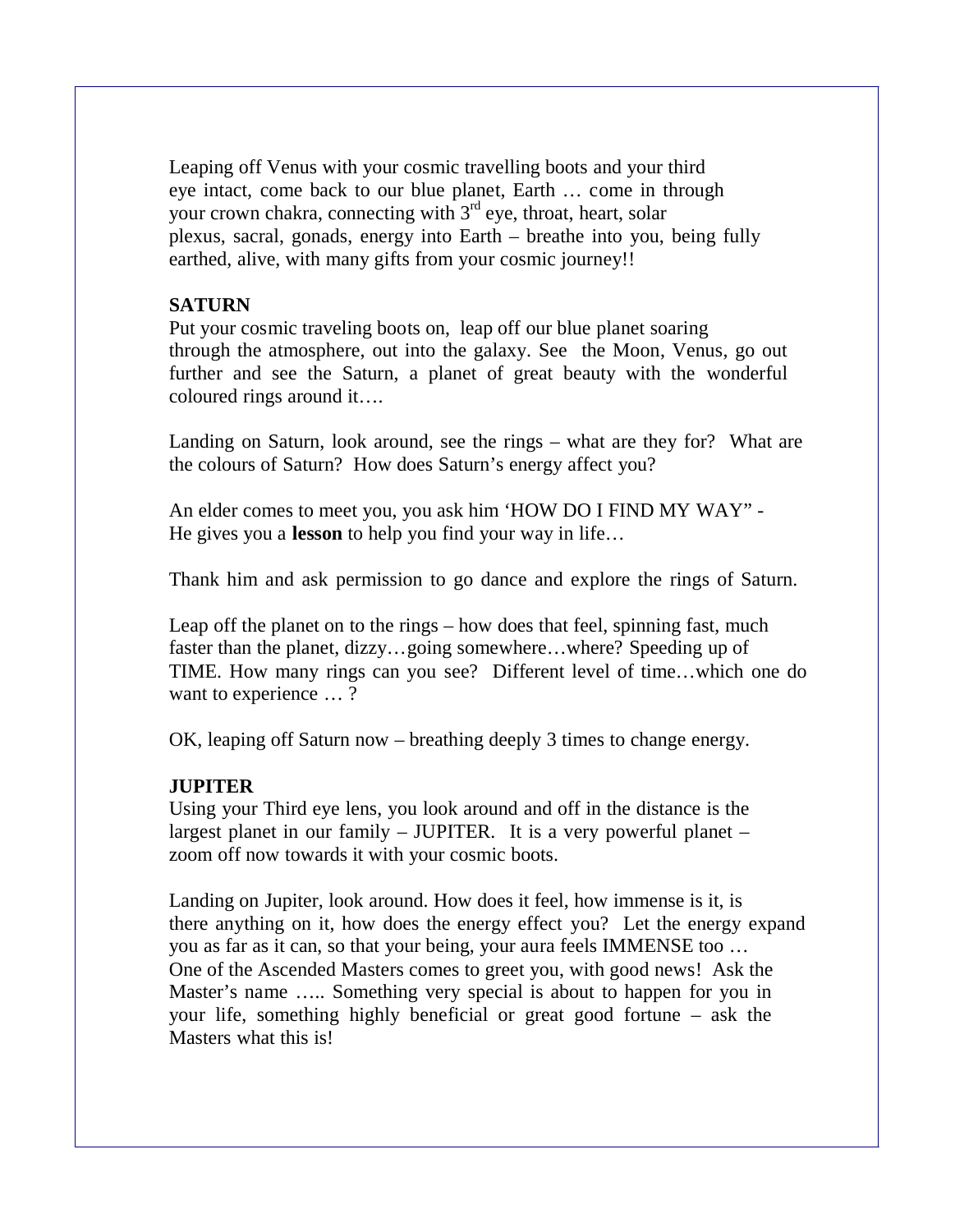Feel optimistic, feel invincible, larger than life. Let this great joy sweep over you and touch every part of you, especially where you may be stuck …

Thank the Master … and leaping off Jupiter heading for home … see our blue planet, and come back in through your Crown and Third Eye, feeling your feet on earth, close your Third Eye lens, and open your eyes.

Learning to regain your clairvoyance requires COMMITMENT, patience, persistence and trust. Never give up!

# **TUNING INTO AURAS**

You can practice this with a partner, of like mind.

- Sit opposite partner at conversation distance. Lights down slightly.
- Eyes closed, breath.
- Rub  $3<sup>rd</sup>$  eye area with two fingers whilst saying EEEEE, several times.
- With eyes still closed, become aware of heart, now connect your heart to partner's heart.
- Open eyes, *defocus*, try not to blink. DO NOT LOOK AT DETAILS, look beyond…feel the aura of your partner.
- Close eyes, do EEEE again.
- Open eyes and look above head of person to see light, beings, guides, forms…
- Close eyes, rub hands together and place gently over eyes.
- Share the experience with your partner.